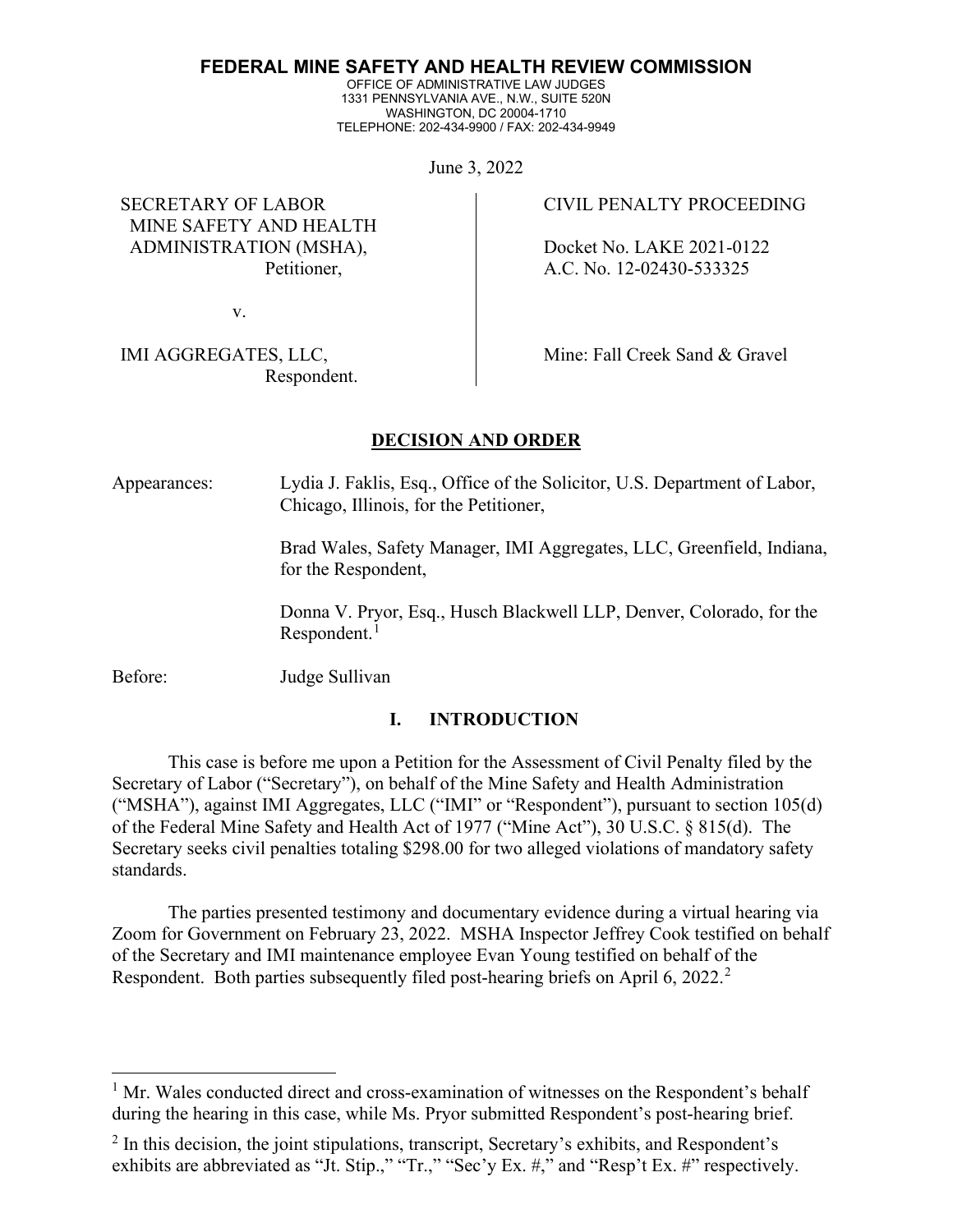#### **II. GENERAL FACTUAL AND PROCEDURAL BACKGROUND**

IMI owns and operates crushed stone, sand, and gravel mines throughout Indiana, including the Fall Creek Sand & Gravel Mine ("Fall Creek") in Fortville. On March 3, 2021, MSHA Inspector Jeffrey Cook conducted an EO-1 regular inspection of Fall Creek. He had previously inspected Fall Creek, though it had been several years since it was part of his assigned rotation of mines. Tr. 20, 60-61.

Inspector Cook began his inspection at Fall Creek's meeting shop area and continued to the haul roads, conveyors, plant, mobile equipment, and review of the mine's paperwork. During his inspection, Inspector Cook issued two citations. Tr. 20-22. The first, Citation No. 9443972, was issued because a stretch of roadway lacked a berm of at least mid-axle height of the largest vehicle that traveled on it. This alleged violation of 30 C.F.R. § 56.9300(b) was designated as significant and substantial (S&S). To abate the citation, IMI built a berm approximately 125 feet long on the edge of the relevant roadway before the end of the day. Tr. 33-34; Sec'y Ex. 3, 5.

The other issued citation, No. 9443973, was for inadequate guarding of a tail pulley and feed drive chain, in violation of 30 C.F.R. § 56.14107(a). Tr. 21-22, Sec'y Ex. 11, at 1. During his follow-up inspection on March 15, 2021, Inspector Cook issued Order No. 9443990 for IMI's failure to abate the original citation, in violation of section 104(b) of the Mine Act, 30 U.S.C. § 814(b). On March 29, MSHA Inspector Barry Hayes terminated both the citation and order after concluding that IMI had abated the violation by placing appropriate guards on the tail pulley and feed drive chain. Tr. 59.

IMI contested the two penalties that MSHA assessed in connection with the violations, \$159.00 and \$139.00 respectively, and this case was docketed before the Commission. At issue are the two alleged violations and the associated findings, including whether the first violation was S&S, and if one or more of the violations is upheld, the penalty or penalties to be assessed.

## **III. FINDINGS OF FACT AND CONCLUSIONS OF LAW**

#### **A. Citation No. 9443972 for Alleged Violation of Section 56.9300**

#### **1. Fact of Violation**

At Fall Creek, mobile equipment travels between the mine shop and either the plant or hopper on a particular roadway. At hearing, Inspector Cook testified that on the day of inspection, he saw pickup trucks, service trucks, and a Caterpillar 980G wheel loader travel on the roadway. The Caterpillar 980G wheel loader, the largest vehicle to utilize the roadway, was described as a "rubber-tired piece of equipment . . . used to move sand and dirt and rock . . . to load into the hopper to process." Tr. 22, 24-25. Inspector Cook also noted that the Caterpillar 980G was not carrying a load and was, in his estimation, moving five to ten miles per hour. Tr. 61-62.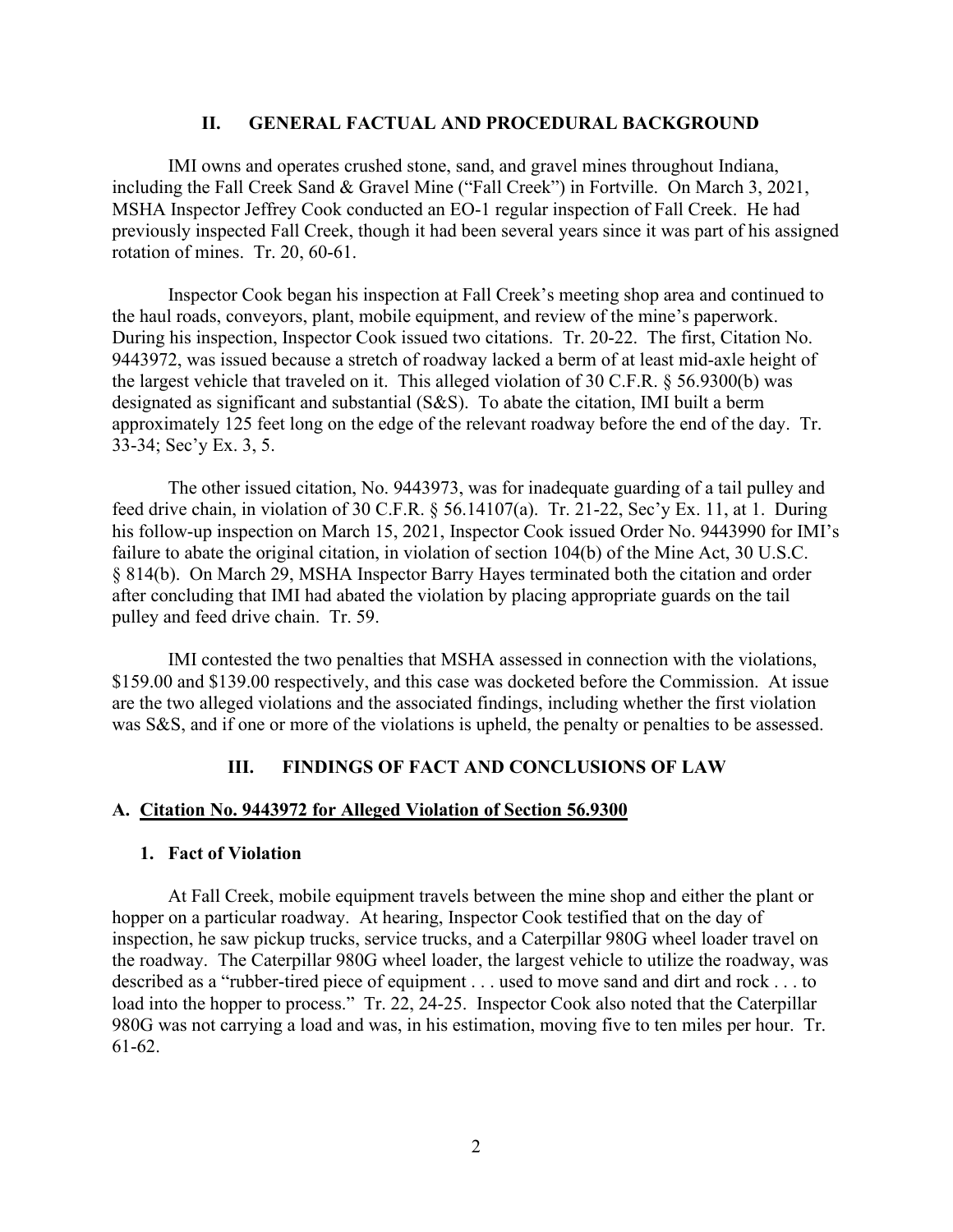While on the roadway, Inspector Cook noticed a section that he suspected should have a berm at its edge, given his view of the drop-off from the edge. Tr. 22; Sec'y Ex. 1 (providing a photo of section's edge taken by inspector). At hearing, Inspector Cook defined a "berm" as "an earthen structure that helps redirect equipment away from an overturn hazard." Tr. 23. He subsequently issued Citation No. 9443972, alleging that IMI violated section 56.9300(b), in that:

The Main Shop elevated roadway was not bermed to mid-axle height of the mobile equipment (Caterpillar 980G) that travels the roadway. The area not adequately bermed was approximately 125 feet long with a drop[-]off of approximately 32 inches. This condition exposes miners to lost workday type injuries. There were several tire tracks along the edge of the unbermed roadway at the time of the inspection. Mine and [m]ine management have continuous access to this condition daily under continued mining operations.

## Sec'y Ex. 5.

In designating the citation as S&S, Inspector Cook indicated that the Caterpillar 980G's travel along the edge of the unbermed roadway was reasonably likely to cause an injury that could be reasonably expected to result in lost workdays or restricted duty of one miner, the equipment's operator. Sec'y Ex. 11, at 1. Moreover, Inspector Cook categorized the violation as resulting from IMI's moderate negligence. *Id.*

## **2. Analysis**

Section 56.9300 provides in relevant part:

(a) Berms or guardrails shall be provided and maintained on the banks of roadways where a drop-off exists of sufficient grade or depth to cause a vehicle to overturn or endanger persons in equipment.

(b) Berms or guardrails shall be at least mid-axle height of the largest self-propelled mobile equipment which usually travels the roadway.

30 C.F.R. § 56.9300. "Berm" is defined to "mean[] a pile or mound of material along an elevated roadway capable of moderating or limiting the force of a vehicle in order to impede the vehicle's passage over the bank of the roadway." 30 C.F.R. § 56.2.

It is undisputed that the cited section of roadway did not have a berm, and, therefore, it logically follows that a berm greater than or equal to the 34-inch mid-axle height of the Caterpillar 980G was not present either.<sup>[3](#page-2-0)</sup> Tr. 82; Sec'y Ex. 1.

The Secretary contends that the drop-off from the roadway was of a sufficient depth or grade under section 56.9300(a) for the requirements of section 56.9300(b) to apply. Sec'y Br.

<span id="page-2-0"></span> $3$  It is also undisputed that the largest vehicle that utilizes the cited section of roadway is the Caterpillar 980G, and that it has a mid-axle height of 34 inches. Jt. Stip. 16; Tr. 28; Sec'y Ex. 2.1. This measurement provided the basis under section 56.9300(b) for the height of the berm that IMI built to abate the citation. Tr. 90; Sec'y Ex. 3.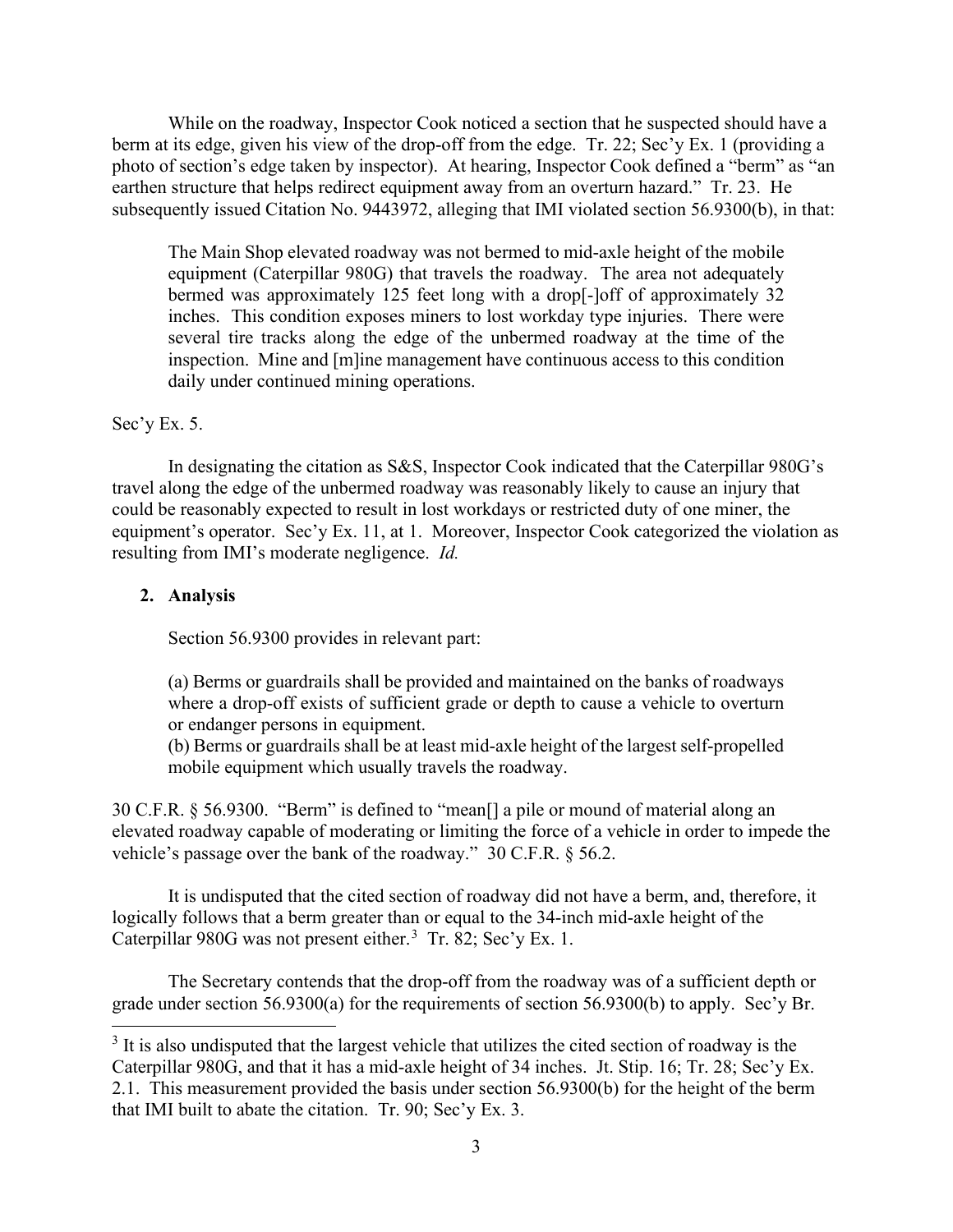14-15. In contrast, IMI maintains that a berm was *not* required along the section of roadway in question because, from its edge, there was not "a drop-off of sufficient grade or depth to cause" any vehicle that traveled over it, including the Caterpillar 980G, "to overturn or endanger persons in equipment." In its post-hearing brief, IMI further argued that the Secretary's evidence submitted at hearing supporting the citation was insufficient to establish that a berm was required under section 56.9300(a). Resp't Br. 5.

In *Lakeview Rock Prod., Inc.*, 33 FMSHRC 2885, 2989 (Dec. 2011), the Commission held that an evidentiary hearing should decide any unresolved dispute over whether "a drop-off exist[ed] of sufficient grade or depth to cause a vehicle to overturn or endanger persons in equipment." *Id.* Further, the Commission has long held that "[i]n an enforcement action before the Commission, the Secretary bears the burden of proving any alleged violation." *Jim Walter Res., Inc*., 9 FMSHRC 903, 907 (May 1987); *Wyoming Fuel Co*., 14 FMSHRC 1282, 1294 (Aug. 1992). The Commission has defined the Secretary's burden as a preponderance of the evidence, "which simply requires the trier of fact 'to believe that the existence of a fact is more probable than its nonexistence.'" *RAG Cumberland Res. Corp*., 22 FMSHRC 1066, 1070 (Sept. 2000); *Garden Creek Pocahontas Co*., 11 FMSHRC 2148, 2152 (Nov. 1989).

The evidence presented on the cited section of roadway's depth and grade of the drop-off, and the danger it posed to vehicles operating on the roadway, is as follows. At hearing, Inspector Cook described the slope away from the edge as being "steep," and the drop-off to be "fairly abrupt" before it "smooth[ed] out into a ditch" three to four feet away. Tr. 30-31, 68-69; Sec'y Ex. 1 (providing a picture of the edge, including the ditch). Inspector Cook explained that he positioned himself over the edge of the road and, holding a tape measure vertically, "eyeballed" the depth of the ditch to be 32 inches at that point along the road. He attributed his reluctance to go farther down the side due to the brush, muddy conditions, and his consequential inability to know what was in the ditch. Tr. 30-32, 62; Sec'y Ex. 1.1 & Resp't Ex. 3.1 (including annotations to show where the inspector stood along the edge). To measure the length of the roadway, that he believed was subject to the drop-off, he "stepped off" 125 feet. Tr. 29-32, 62.

Inspector Cook also testified to evidence of tire tracks in the mud along the edge (clearly shown in Sec'y Ex. 1), and how driving close to the edge of an inadequately bermed road could cause a vehicle to fall off the road either in whole or in part. He explained that, once one or more of its wheels goes over the edge of the cited road and onto a muddy slope of the observed depth and grade, a truck the size and design of the Caterpillar 980G may overturn. Tr. 36-39, 62- 63.

Evan Young, a maintenance mechanic who has worked at Fall Creek for four years, accompanied Inspector Cook during the inspection. Tr. 81, 86. In his testimony, Young estimated that only 40 to 50 feet of the roadway at issue had a drop-off from its edge. Tr. 88-89. While Young confirmed that the inspector had attempted to measure the drop-off, he did not agree that it was 32 inches in depth. Tr. 82. Not having measured the drop-off himself, Young stated "if I had to guess, it was roughly two feet." He also described the area beyond the roadway's edge as "not straight up and down," but rather "a slope." Tr. 82-83. Additionally, Young testified that while it was possible for a Caterpillar 980G to overtravel the edge of the roadway, in his opinion, the vehicle would not "roll" over once on the slope. Tr. 79, 87.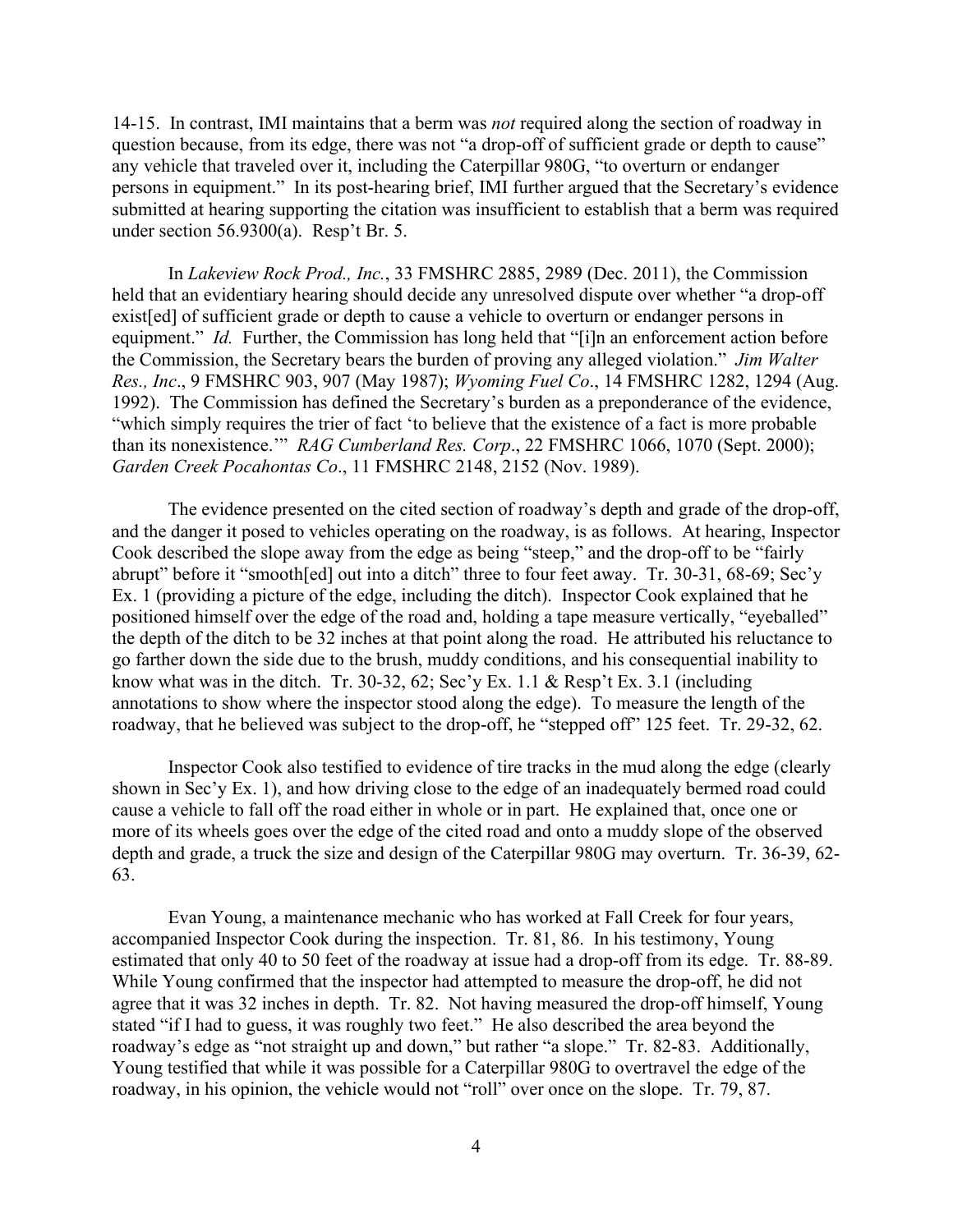I credit Inspector Cook over Young on the question of whether a Caterpillar 980G would overturn in this instance if it overtraveled the bermless side of IMI's roadway, for a few reasons. First, the inspector is significantly more experienced in these matters than Young. At the time of hearing, Inspector Cook had approximately seven years of experience as a MSHA metal and nonmetal mine inspector in addition to having worked 11 years for a coal mine operator earlier in his career. Along with initial MSHA authorized representative training, Inspector Cook has partaken in annual trainings as well. He testified to conducting approximately 80 mine inspections per year, including regular inspections, spot inspections, health inspections, hazard inspections, among others. Tr. 18-20, 60. With his background, Inspector Cook made at least some effort to measure the drop-off alongside the cited section of IMI's roadway. In contrast, Young disputed the measurement based strictly on his forced "guess" regarding the depth of the drop-off. Tr. 30-32, 62, 82-83.

As far as the grade and slope of the drop-off, the two witnesses' accounts did not appreciably differ. While Young described the drop-off as not "straight up and down by any means," there is no record evidence that only such drop-offs could result in a vehicle overturning off a roadway's edge. MSHA updated its safety standards pertaining to loading, hauling, dumping, machinery, and equipment in 1988, after an increase in machinery and equipmentrelated injuries. *See* Safety Standards for Loading, Hauling, and Dumping and Machinery and Equipment at Metal and Nonmetal Mines, 53 Fed. Reg. 32496, 32500 (Aug. 25, 1988). Included in the revised standards was an update to then-section 56/57.9022, now section 56/57.9300, titled "Berms or guardrails." By MSHA's calculation, 90 fatalities had occurred across a 15-year period in instances in which a berm could have minimized the seriousness of mine roadway accidents. The rule adopted imposed berm or guardrail requirements when the drop-off is "of a *sufficient* grade *or* depth" to result in a vehicle overturning or otherwise endangering persons in the vehicle.  $30 \text{ C.F.R.}$  §  $56.9300(a)$  (emphases added).

Young's opinion that no vehicle, including the Caterpillar 980G, would roll over after overtraveling the cited roadway section was based on his experience as both a mechanic and a miner. Tr. 83. However, he did not reference any specific experience of a vehicle remaining upright in such an overtraveling scenario. In contrast, Inspector Cook testified to witnessing the aftermath of a vehicle overtraveling a road's edge that lacked a berm. In that instance, he recounted that a truck with an estimated 16-inch mid-axle height had overturned when it went off a roadway with a nine-inch drop-off. Tr. 37-38.

In arguing that the citation should be vacated, IMI cites *Knife River Corp., N.W.*, 32 FMSHRC 912, 915-16 (July 2010) (ALJ), where a Commission Judge found that the Secretary did not prove that the drop-off at issue was of sufficient depth or grade to lead to a vehicle overturning. Resp't Br. at 6. Significantly, that case did not involve a standard mine roadway missing an adequate berm or guardrail, but rather an elevated scale on which vehicles would stop to be weighed. The question was whether, on the far side of the 9-inch high "rubrail" built into the scale at its edge, there was a drop-off of sufficient depth or grade to result in a vehicle overturning in the event of overtravel.

In *Knife River*, the Judge vacated the citation because the Secretary failed to provide a sufficient explanation of what would occur in such an event—finding the Secretary's testifying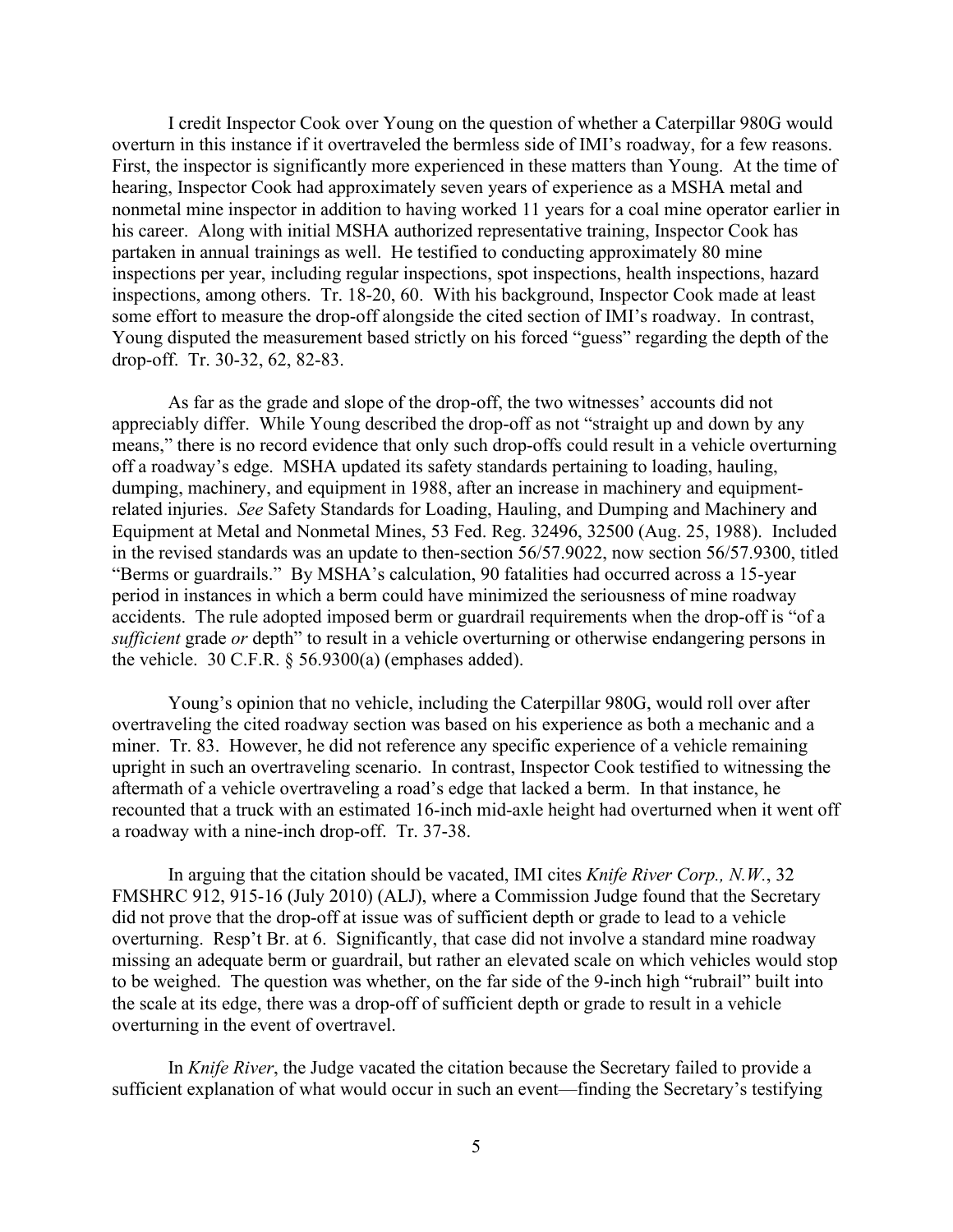authority in the case to be "silent on information regarding how the height or grade of the scales considering all relevant factors such as their width, size of the trucks and the like would trigger" section 56.9300(a). *Id.* at 915. Given the lack of evidence of what would occur to a truck had the rubrail not prevented it from going over the edge of the scale, the Judge refused to draw inferences on her own from the photographs of the scales that the Secretary introduced. *Id.* at 915-16.

Here, I have reviewed the photograph Inspector Cook took of the roadway section at issue. Sec'y Ex. 1. As the inspector admitted, the photograph is not nearly as clear and accurate as one would wish. Tr. 66. Shadows and brush somewhat obscure the details of the depth and grade of the drop-off. However, under the circumstances, the photograph provides sufficient additional support for Inspector Cook's conclusion that there was a distinct risk that once a Caterpillar 980G's wheel or wheels overtraveled the muddy edge of the roadway, the vehicle would overturn. The grade and depth of the roadside drop-off shown in the photograph is generally consistent with the inspector's testimony on the subject. Tr. 38-39.

Accordingly, I do not find that *Knife River*, a case involving an elevated scale, rubrail, and drop-off, anywhere near analogous to the muddy roadway and drop-off presented in this case. The Secretary has carried his burden of proof with respect to the violation of section 56.9300 and the citation is affirmed.[4](#page-5-0)

## **3. S&S and Gravity of the Violation**

A violation is S&S if, "based upon the particular facts surrounding the violation, there exists a reasonable likelihood that the hazard contributed to will result in an injury or illness of a reasonably serious nature." *Mathies Coal Co.*, 6 FMSHRC 1, 3-4 (Jan. 1984) (citing *Cement Div., Nat'l Gypsum Co.*, 3 FMSHRC 822, 825 (Apr. 1981)). In *Mathies*, the four elements or steps required for an S&S finding were expressed as follows:

(1) the underlying violation of a mandatory safety standard; (2) a discrete safety hazard -- that is, a measure of danger to safety -- contributed to by the violation; (3) a reasonable likelihood that the hazard contributed to will result in an injury; and (4) a reasonable likelihood that the injury in question will be of a reasonably serious nature.

## *Id.* at 3-4 (footnote omitted).

<span id="page-5-0"></span><sup>4</sup> Throughout the proceeding, IMI mentioned the undisputed fact that the section of relevant roadway did not have a berm during previous MSHA inspections, including prior ones conducted by Inspector Cook, and yet no citation had ever been issued. Jt. Stip. 15; Tr. 82; Resp't Br. at 3. However, by this point it is axiomatic that the Secretary cannot be estopped from enforcing a regulation against an operator simply because the operator had not been cited for violating the regulation in the past. *See, e.g.*, *Cactus Canyon Quarries, Inc. v. Sec'y of Labor*, 953 F.3d 790, 793 (D.C. Cir. 2020). This of course includes the authority to enforce section 56.9300. *See Palmer Coking Coal Co.*, 22 FMSHRC 887, 890 (July 2000) (ALJ) ("[o] perator is in no worse position than if MSHA had cited the condition five years ago. It simply would have had to correct the condition and pay the civil penalty at that time.").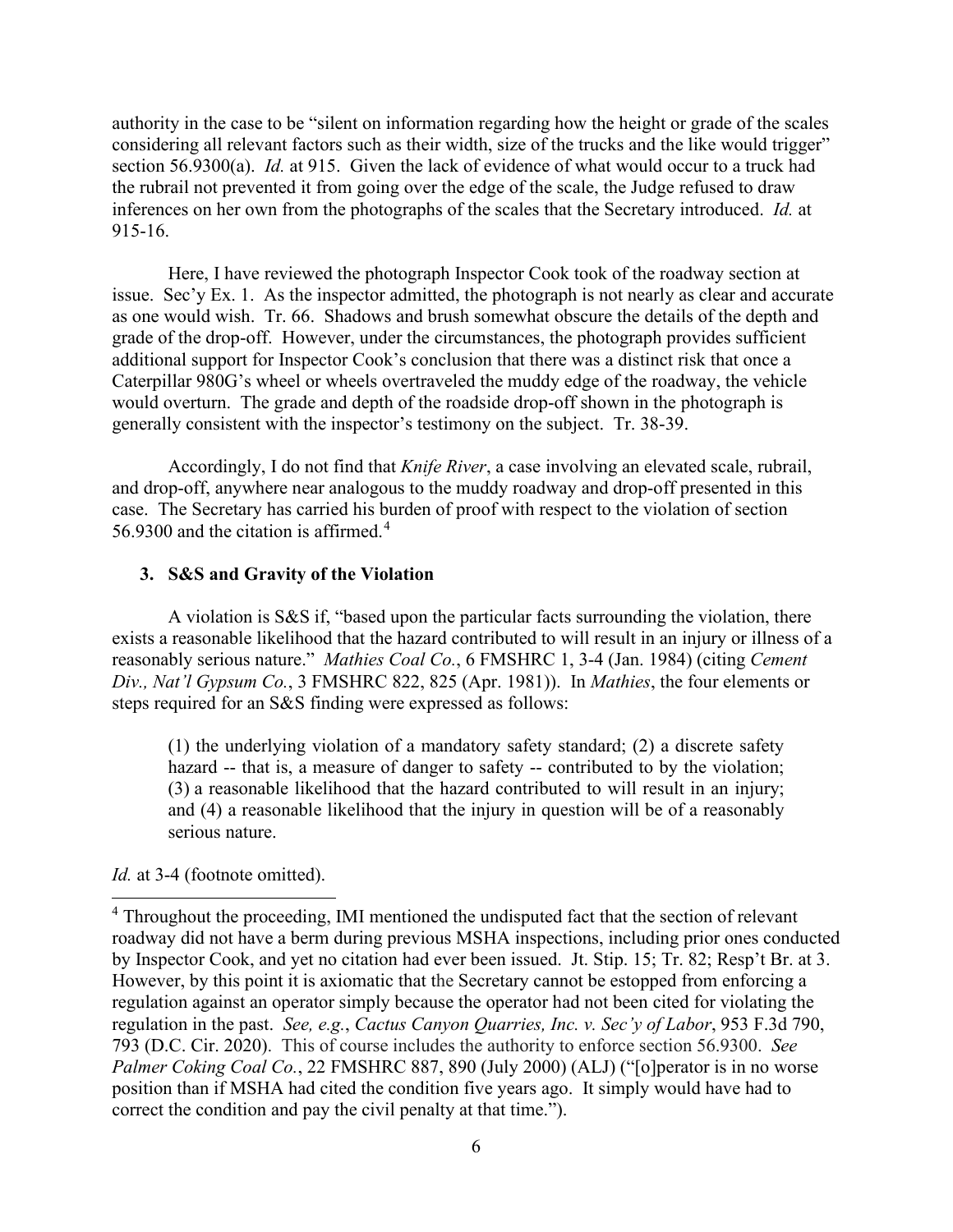More recently, the Commission restated *Mathies* Step 2 in terms of finding that "the violation was reasonably likely to cause the occurrence of the discrete safety hazard against which the standard is directed." *Newtown Energy, Inc.*, 38 FMSHRC 2033, 2037 (Aug. 2016).<sup>[5](#page-6-0)</sup> Notably, an S&S determination is based on the facts existing at the time of citation issuance and assumes normal mining operations will continue. *U.S. Steel Mining Co.*, 6 FMSHRC 1573, 1574 (Jan. 1984); *Black Beauty Coal Co.*, 34 FMSHRC 1733, 1740 (Aug. 2012) ("[t]he [S&S] evaluation is made in consideration of the length of time that the violative [berm] condition existed prior to the citation and the time it would have existed if normal mining operations had continued.").

In its post-hearing brief, IMI did not take separate issue with the S&S designation. However, because IMI's evidence was relevant to some of the *Mathies* elements, I will analyze whether the Secretary met his burden of proving that the section 56.9300 violation is S&S.

## **a.** *Mathies* **Step 1 & Step 2**

Step 1 of the Commission's S&S analysis is satisfied above, as noted in my conclusion that the bermless section of IMI roadway constituted a violation. As for Step 2, the hazard posed by IMI's failure to provide the berm—as required by the standard—is that a vehicle will overtravel the edge of the road, and become, in whole or part, subject to the 32-inch drop-off and slope down into the immediately adjacent ditch. *See Black Beauty*, 34 FMSHRC at 1741 (noting that MSHA berm standards anticipate danger of "loss of vehicle control near the edge of" an elevated roadway). As Inspector Cook explained, a berm maintains safety by redirecting equipment back into the roadway in the event of the equipment operator "hav[ing] a health issue, [being] distracted, lots of things can happen." Tr. 38.<sup>[6](#page-6-1)</sup>

At hearing, IMI hardly disputed that, absent an adequate berm on the pertinent roadway section, a vehicle, including the Caterpillar 980G, could go off the road. For example, Young admitted that any vehicle using that section of roadway "can drive off there, they could have drove off it . . . ." Furthermore, he specifically agreed with the "possibility" that a Caterpillar 980G could overtravel. Tr. 87.

In fact, the Secretary's evidence raised the likelihood of vehicular overtravel beyond a "possibility" to a "reasonable likelihood." Here, IMI's operations included numerous vehicles using the road in question for two-way traffic each day, including the Caterpillar 980G, which Young estimated travels on the roadway four times a day. Tr. 24, 87-88. Significantly, this two-

<span id="page-6-0"></span><sup>5</sup> As shown herein it makes no difference which version of Step 2 is applied in this case. *See Consol Pa. Coal Co.*, 43 FMSHRC 145, 148-49 & n.6 (Apr. 2021).

<span id="page-6-1"></span><sup>&</sup>lt;sup>6</sup> In its Safety Standards for Loading, Hauling, and Dumping and Machinery and Equipment at Metal and Nonmetal Mines, MSHA explains that, when a roadway berm is required, it must be of at least the greatest mid-axle height of the equipment using the road to "(1) ensure undercarriage contact with the restraint, (2) alert the equipment operator of the hazardous situation, (3) moderate the force of the equipment, (4) provide corrective action, and (5) assist the operator in regaining control of the equipment." 53 Fed. Reg. at 32501.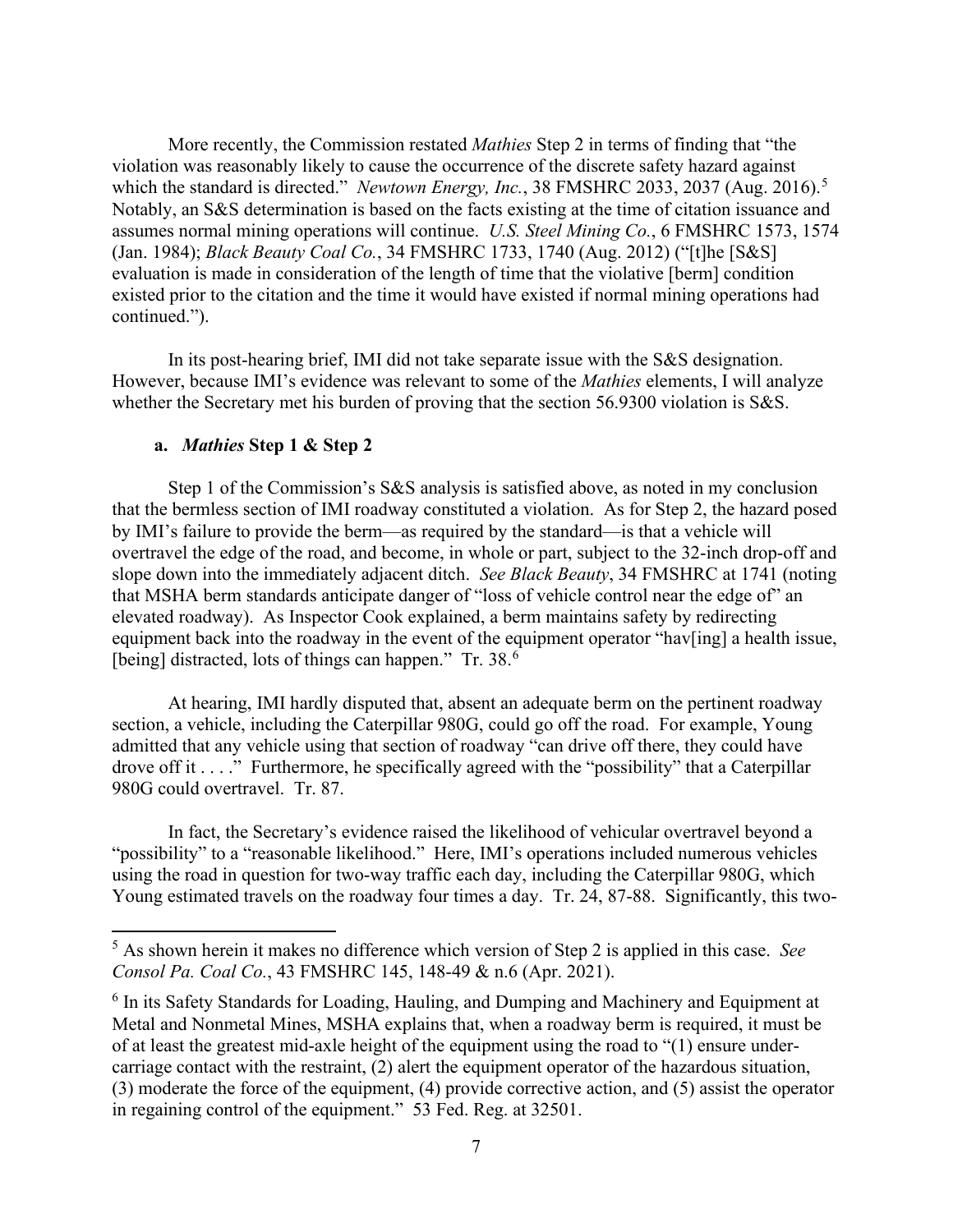way traffic pattern apparently necessitated vehicular travel up to the very edge of the unbermed section of roadway, as evidenced by Inspector Cook's photograph of tire tracks. Tr. 36; Sec'y Ex. 1. Given this evidence, I conclude that over time, without a berm to prevent vehicular overtravel, such was bound to occur. *See LRock Indus.*, 39 FMSHRC 1429, 1434 (July 2017) (ALJ) (finding that absent a berm, "overtravelling . . . was reasonably likely to occur, given that there was frequent traffic in the area and tire tracks relatively close to the dropoff.").

As for the consequences of a Caterpillar 980G falling off the roadway in such a fashion, the berm standard, by its terms, goes much of the way towards establishing Step 2 of the *Mathies* analysis. A berm is only required under section 56.9300(a) when overtravel could take a vehicle into a "drop-off . . . of sufficient grade or depth to cause a vehicle to overturn or endanger persons in equipment." I have already credited Inspector Cook over maintenance mechanic Young on the question of whether an IMI vehicle overtraveling the edge of the pertinent roadway would result in a rollover, given the established slope and drop-off. Thus, Step 2 is satisfied as well.

## **b.** *Mathies* **Step 3 & Step 4**

At hearing, there was a dispute over what injuries would likely occur in the event of a rollover as well as the nature of the injuries. I thus examine whether Steps 3 and 4 of the S&S test have been established.

Inspector Cook testified that if a Caterpillar 980G were to overturn off a roadway, the miner-operator could expect to suffer cuts, contusions, sprains, and strains which may result in lost workdays. Moreover, Inspector Cook categorized those injuries as serious in nature. Tr. 39. In contrast, Young disputed that overtravel would result in a rollover and further contested that a rollover of "[Caterpillar 980G] loader or haul truck or that sort of stuff" would result in any injury to the equipment operator. He based his opinion on the "safety belts and all the rollover protection" in the vehicle, as well as the roadway's height. Tr. 89.

Inspector Cook was not as expansive in his explanation as he could have been regarding the consequences of a vehicular rollover in this instance. *Cf. Acha Const.*, *LLC*, 38 FMSHRC 3025, 3032-33 (Dec. 2016) (ALJ) (detailing testimony on injuries reasonably likely to result from lack of required berm). However, based on his much greater experience in these matters, including his familiarity with the consequences of vehicular rollover, I credit him over Young and find that there was both a reasonable likelihood that equipment rollover would result in an injury and that there was a reasonable likelihood that an injury suffered would be of a reasonably serious nature. *See Wolf Run Mining Co.*, 36 FMSHRC 1951, 1958-59 (Aug. 2014) ("not[ing] that an inspector's judgment is an important element in an S&S determination" as part of *Mathies* Step 3 and under Step 4 crediting inspector's testimony regarding the severity of injuries that had resulted to miner in a similar situation); *see also Consol Pa. Coal Co.*, 43 FMSHRC at 149.

Moreover, even though a Caterpillar 980G may be equipped with rollover protection and seatbelts, redundant safety measures are not to be considered in determining whether a violation is S&S. *See Cumberland Coal Res. v. FMSHRC*, 717 F.3d 1020, 1029 (D.C. Cir. 2013); *Knox*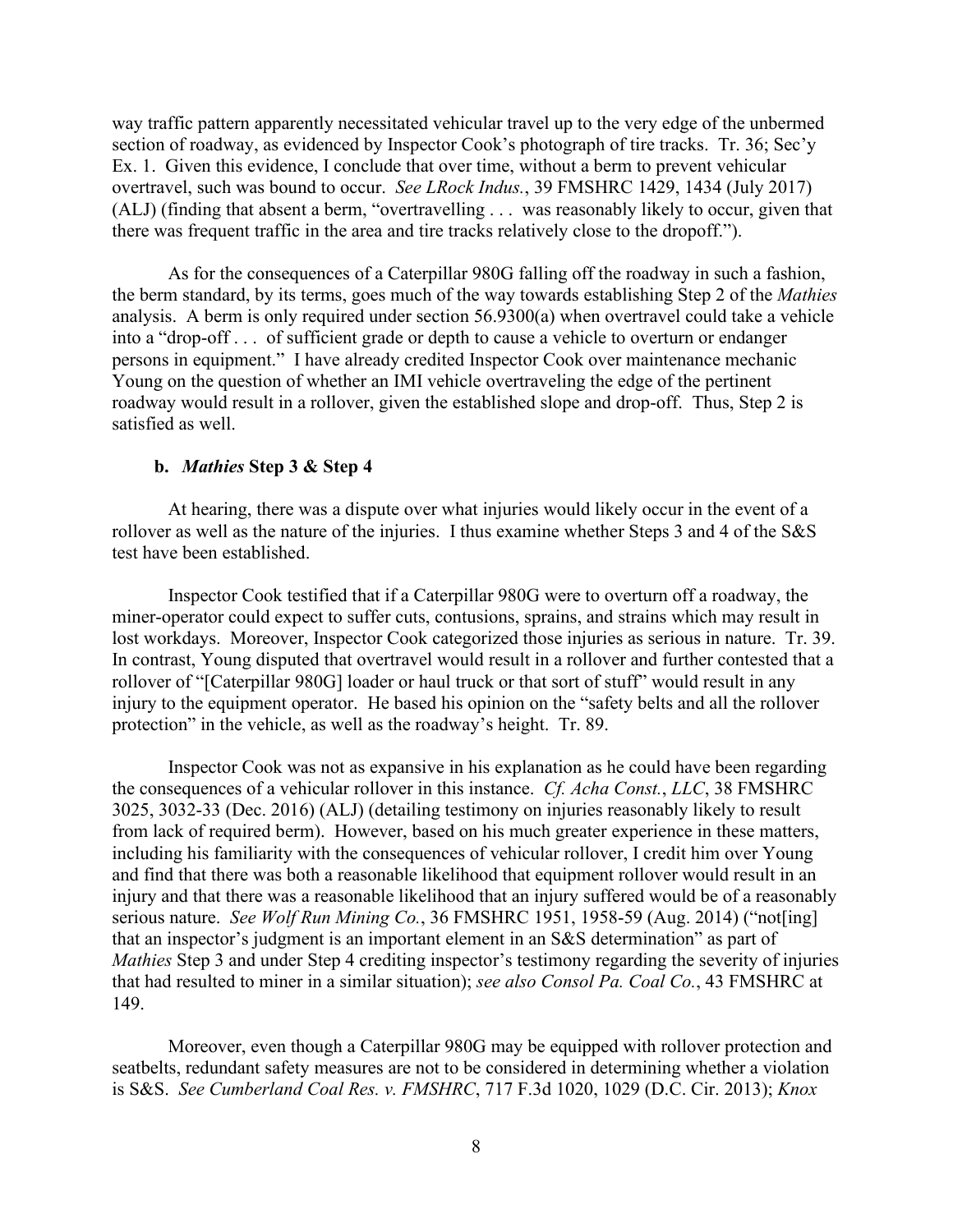*Creek Coal Corp. v. Sec'y of Labor*, 811 F.3d 148, 162 (4th Cir. 2016); *Buck Creek, Inc. v. FMSHRC*, 52 F.3d 133, 135 (7th Cir. 1995); *Brody Mining, LLC*, 37 FMSHRC 1687, 1691 (Aug. 2015); *see, e.g.*, *Acha*, 38 FMSHRC at 3032 (determining berm standard violation to be S&S after refusing to consider equipment's rollover protection and seatbelts because they were redundant safety measures).

Accordingly, the Secretary has satisfied all four elements of the *Mathies* test. Therefore, I conclude that Citation No. 9443972 was appropriately designated as S&S. For the same reasons, I affirm Inspector Cook's gravity designation as reasonably likely to result in lost workdays/restricted duty for the equipment operator.

## **4. Negligence**

The Commission "may evaluate negligence from the starting point of a traditional negligence analysis." *Brody Mining*, 37 FMSHRC at 1702. This analysis asks whether an operator has met "the requisite standard of care—a standard of care that is high under the Mine Act." *Id.* Considerations include "what actions would have been taken under the same circumstances by a reasonably prudent person familiar with the mining industry, the relevant facts, and the protective purpose of the regulations." *Id.*; *see also A.H. Smith Stone Co.*, 5 FMSHRC 13, 15 (Jan. 1983). The Commission has explained that an ALJ "is not limited to an evaluation of allegedly 'mitigating' circumstances" and should consider the "totality of the circumstances holistically." *Id.; see also* 30 C.F.R. § 100.3(d) (stating that operators must be "on the alert for conditions and practices in the mine that affect the safety or health of miners and to take steps necessary to correct or prevent hazardous conditions or practices.").

As previously mentioned, various types of equipment traveled the roadway multiple times a day, every day at Fall Creek. Tr. 40, 88. The Caterpillar 980G, specifically, traveled the roadway at least four times a day. Tr. 88. Moreover, the lack of a berm was obvious, as seen in Inspector Cook's photographs of the roadway. *See* Sec'y Ex. 1, 1.1. Inspector Cook also documented in his notes that Brad Wales, IMI's safety manager, stated that Young oversaw the area and should have recognized the hazard associated with not having a berm. Sec'y Ex. 6 ("Safety mgr. stated Evan was in charge of the area and should have recognized the hazard."); *see also* Tr. 40 ("[Wales] said that [foreman] should have recognized the hazard."). Given that the roadway lacked a berm for at least 45 feet and IMI's own acknowledgement that it should have recognized the hazard, I affirm the level of negligence as moderate.

#### **B. Citation No. 9443973 for Alleged Violation of Section 56.14107(a)**

#### **1. Fact of Violation**

Continuing his inspection, Cook observed a hopper discharge conveyor (*hereinafter* "conveyor"), which he described is used to take "material from the hopper . . . to another part of the mine, to the plant." Tr. 42. Inspector Cook noted that the conveyor beneath the hopper was surrounded by cattle gates, one on the left-hand side, one on the right-hand side, and one on the front side. On one of the gates was a sign that said, "Danger Falling Material" and a padlock. Tr. 41, 52-53; Sec'y Ex. 7, 7.1; Jt. Stip. 18.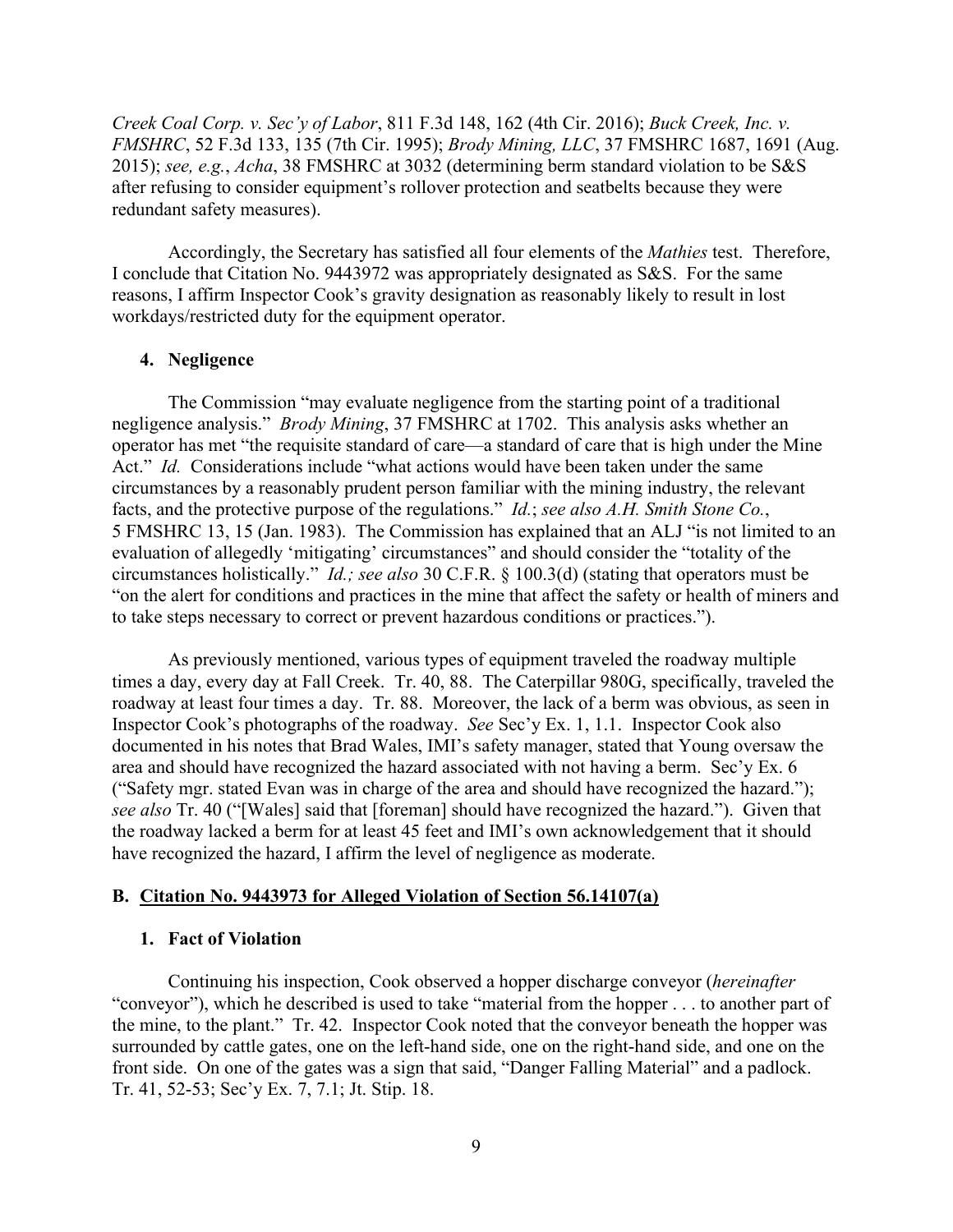Below the conveyor was a feed drive chain and tail pulley. It is undisputed that neither was individually guarded. Tr. 44, 91; Sec'y Ex. 7.1, 9.1, 10.1. At hearing, Young testified that there are 20 to 30 other tail pulleys and like machinery components at Fall Creek, all of which were individually guarded, and had been since he started working there. Tr. 92-94.

Due to the lack of individual guarding, Inspector Cook issued another 104(a) Citation, No. 9443973, which alleged:

The tail pulley on the Hopper Discharge conveyor under the feed hopper was not guarded to prevent contact. The drive chain for the feed conveyor under the hopper was not guarded to prevent contact. There were cattle gates placed around the base of the hopper structure indicating area guarding but did not prevent access to the rotating machine parts. This condition exposes miners to permanently disabling injury hazards.

## Sec'y Ex. 11.

Inspector Cook designated the citation as a non-S&S violation of 30 C.F.R. § 56.14107(a) that was unlikely to cause an injury but could be reasonably expected to result in a permanently disabling injury had one occurred, which would affect one miner, and was a result of IMI's moderate negligence. Sec'y Ex. 11.

## **2. Analysis**

Section 56.14017(a) provides that "[m]oving machine parts shall be guarded to protect persons from contacting gears, sprockets, chains, drive, head, tail, and takeup pulleys, flywheels, couplings, shafts, fan blades, and similar moving parts that can cause injury." 30 C.F.R. § 56.14017(a). It is undisputed that both the feed drive chain and tail pulley constitute "moving machine parts" under section 56.14107(a). *See Moline Consumers Co.*, 15 FMSHRC 1954, 1959-60 (Sept. 1993) (ALJ) ("standard is obviously intended to protect individuals from moving component parts rather than the machine itself.").

In adopting section 56.14107(a), MSHA explained that it revised existing standards to "clarif[y] that the objective is to prevent contact with [hazardous moving] machine parts[,]" and that "[t]he guard must enclose the moving parts to the extent necessary to achieve this objective." Safety Standards for Loading, Hauling, and Dumping and Machinery and Equipment at Metal and Nonmetal Mines, 53 Fed. Reg. 32496, 32509 (Aug. 25, 1988). Consequently, a Court interpreting the standard has held that "[b]oth the regulation and [this] explanation clearly require guards around moving parts," and "[w]hen the meaning of a regulatory provision is clear on its face, the regulation must be enforced in accordance with its plain meaning." *Mainline Rock & Ballast, Inc., v. Sec'y of Labor*, 693 F.3d 1181, 1185 (10th Cir. 2012) (quoting *Walker Stone Co. v. Sec'y of Labor*, 156 F.3d 1076, 1080 (10th Cir. 1998)).

To prove a violation of section 56.14107(a), the Secretary must show that an unguarded moving machine part "can cause injury." The Commission has interpreted a similar guarding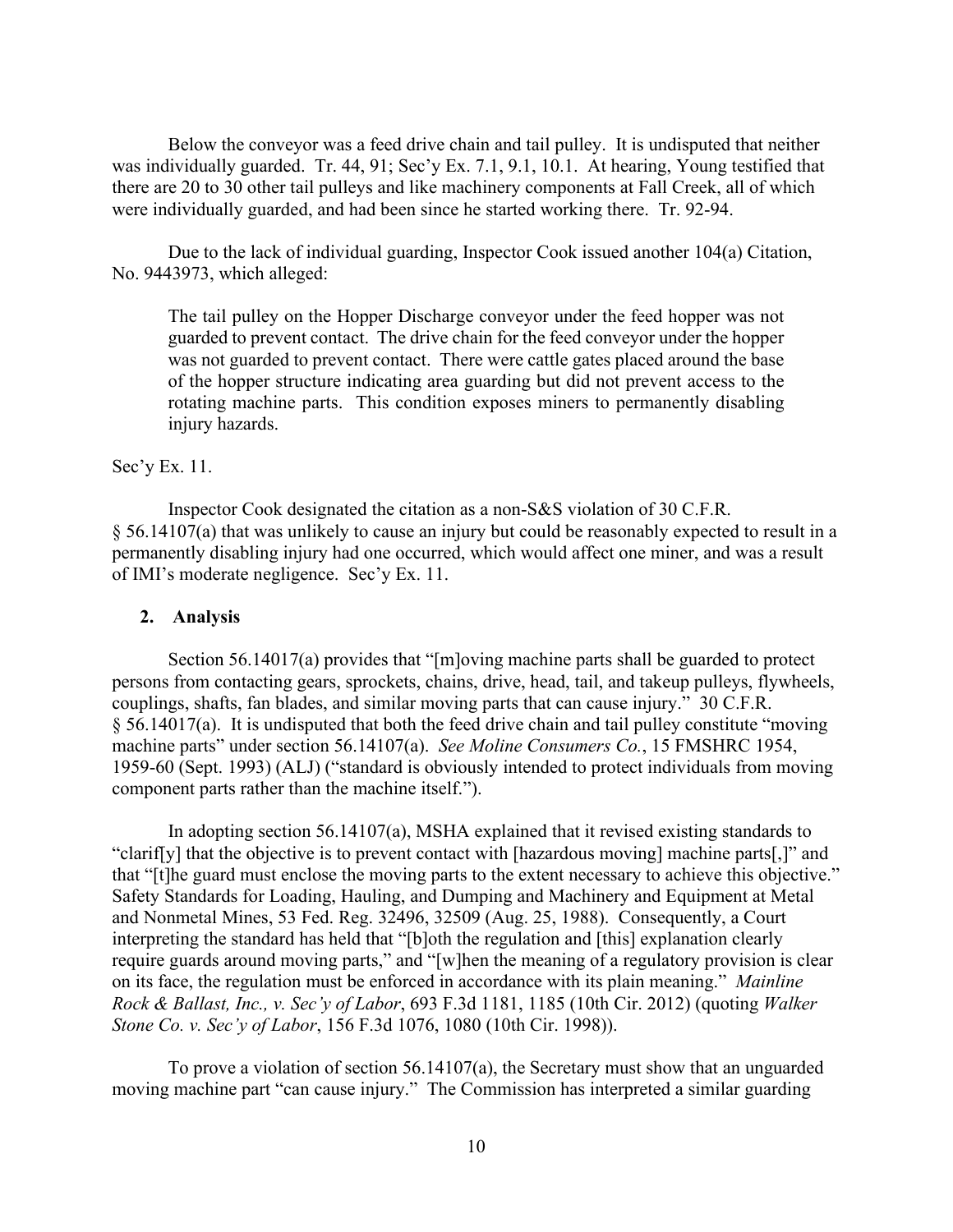standard to require proof of "a reasonable possibility of contact and injury." *Thompson Bros. Coal Co.*, 6 FMSHRC 2094, 2096 (Sept. 1984); *see also Nelson Quarries, Inc.*, 36 FMSRHC 3143, 3146 (Dec. 2014) (ALJ) (interpreting section 56.14107(a) to require proof of reasonable possibility of injury). Here, there is no dispute that contact with either the tail pulley or the drive chain while in motion can cause injury.[7](#page-10-0)

At issue is whether the feed drive chain and tail pulley were properly guarded to prevent injury as required by section 56.14107(a). The Secretary contends that both the feed drive chain and tail pulley were not properly guarded because, even with the cattle gates and padlock, the moving machine parts were still accessible to miners who may need to enter the hazardous area near the exposed moving machine parts. Sec'y Prehrg. Rep. 5; Sec'y Br. 24-27. IMI, on the other hand, argues that it did not violate section 56.14107(a) because the tail pulley was sufficiently guarded by location, miners were unable to access the area without permission, and would not do so when the machinery was operating. Resp't Prehrg. Rep. 4; Resp't Br. 7-9.

In deciding whether to affirm or vacate the citation, I must first address whether IMI miners could complete their duties while remaining outside the cattle gates, thus establishing the cattle gates as adequate guarding, or whether there was any need for miners to get inside the gates and closer to the conveyor and its otherwise unguarded feed drive chain and tail pulley. Regarding a miner's need to enter the enclosure to conduct maintenance, neither Inspector Cook nor Young were clear in their testimony. In response to my question on how often a miner would go inside the cattle gates, Young stated flatly "[n]ever." However, he then qualified that answer with his explanation that "[a]ll of our grease lines and everything . . . they're routed and attached to the cattle panel on the left-hand side. . . . [T]hat you can access by the cattle gate." Tr. 94.

Moreover, the application of safety standards does not require proof that the equipment at issue was operating at the time of the inspection. Here, both witnesses testified as to whether, in their opinion, the conveyor had been in use recently. Inspector Cook determined that the conveyor was recently used when he inspected the machinery based on the condition of the conveyor belt, describing it as clean and without rust on the rollers. Conversely, Young did not say that the conveyor ran recently, but rather that IMI was not running the machine at the time of inspection. Tr. 54, 94. I need not decide between these partially conflicting accounts. *See Mid-Continent Coal & Coke Co.*, 3 FMSHRC 2502, 2504 (1981) (holding that a temporary interruption in mining activities in preparation for further mining and production did not suspend regulatory requirements); *Crimson Stone v. FMSHRC*, 198 F. Appx. 846, 850 (11th Cir. 2006) (finding that the inspector did not have to catch the dry plant conveyor operating with its guard torn off to justify a citation for the violation).

<span id="page-10-0"></span> $<sup>7</sup>$  After observing the unguarded components, Inspector Cook concluded that a permanently</sup> disabling injury could have occurred if a miner encountered the machine parts while in motion. The inspector specified that permanently disabling entanglements, which cause amputations, cuts, and contusions, could occur because of the unguarded moving machine parts. He reiterated how dangerous such hazards can be and referenced a fatality that occurred two months prior because of an unguarded tail pulley. Tr. 44, 54-55; Sec'y Ex. 11. Young agreed with this assessment of the type of injuries that may result if a miner were to contact the unguarded moving machinery. Tr. 91.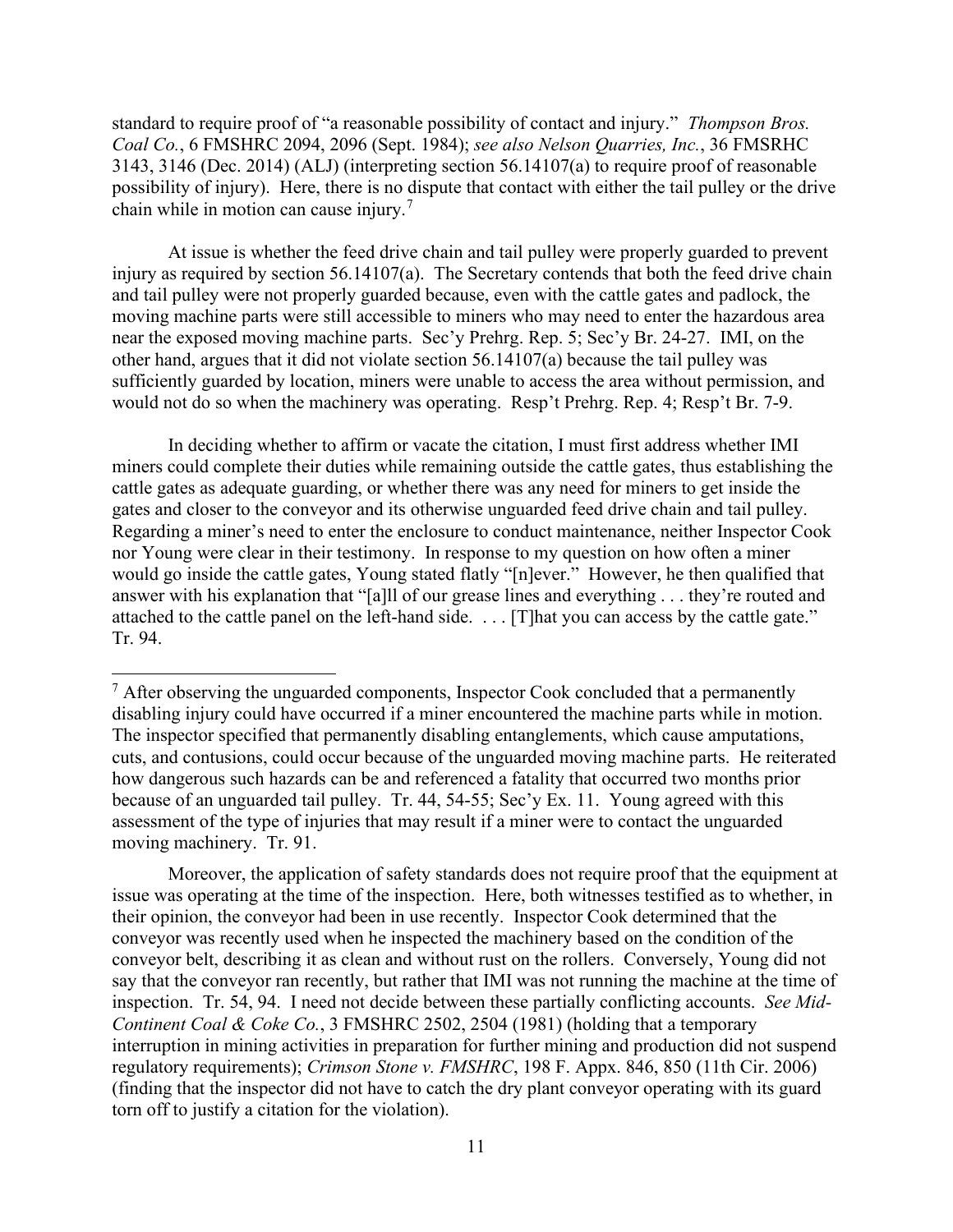Inspector Cook initially testified that a miner would need to enter the cattle gates to be close to the tail pulley and feed drive chain to grease and otherwise maintain them. Tr. 46-49; Sec'y Ex. 8.1, 9.1. He later stated, however, that contact with the moving machine parts was unlikely, "[b]cause of the extended grease lines and the cattle gates being there," and that he had seen no footprint evidence of miners having been there. Tr. 55. He nevertheless continued to maintain that a miner could enter the enclosure to conduct maintenance on the moving machine parts. Tr. 56.

However, I need not resolve the issue of whether maintaining the machinery would ever necessitate entry into the enclosure, because Young conceded that miners would at a minimum need to enter it for another maintenance responsibility—to clean up falling debris from the conveyor. Tr. 95; Sec'y Ex. 7.1 (providing photo of cattle gates that includes "Danger Falling Material" signage). Contact with unguarded moving machine parts while cleaning around the machinery has been recognized as a danger that guarding standards are designed to protect against. *See, e.g.*, *Dix River Stone Inc.*, 29 FMSHRC 186, 202 (Sept. 2016) (ALJ). Significantly, Inspector Cook explicitly testified to his familiarity with a fatality that resulted from a miner shoveling around an unguarded tail pulley as part of his maintenance duties. Tr. 65.

IMI maintains that, under applicable MSHA guidance, the cattle gates nevertheless provided sufficient "area" guarding of conveyor components when miners were cleaning up debris. Resp't Br. at 7-8; Resp't Ex. 5, at 28 (U.S. Dep't of Labor, MSHA, MSHA's Guide to Equipment Guarding (Rev. 2004)). IMI relies on the gates, padlock, and testimony that miners were trained to follow IMI's policy of not entering the gates without (1) prior permission; and (2) before doing so, locking and tagging out the power supply to the conveyor, located nearby, so that the conveyor and its components could not run. Resp't Br. at 8-9; Tr. 64, 85, 90, 95.

The Secretary contends that such facts and operator policies are insufficient to establish compliance with section 56.14107(a). Drawing on his experience, Inspector Cook explained how a miner might not take the time to shut down the plant, but rather could run into the area without doing so to quickly perform an assigned task. Tr. 55-56. The inspector opined that, as of the date of his inspection, a miner could have easily climbed over the cattle gates and been in position to contact the unguarded tail pulley and drive chain. Specifically, Inspector Cook stated that a miner could climb over the cattle gates on the left side and front side of the conveyor and could also crawl under the cattle gate on the right side. Tr. 52-53; Sec'y Ex. 7, 7.1. While Young disagreed that a miner would be able to fit under the right-side cattle gate, he agreed that a miner could climb over one of the gates, albeit in violation of IMI rules and the training it provides its miners. Tr. 90-91.

I find the foregoing evidence sufficient to establish a violation of section 56.14107(a) under reviewing court and Commission precedent. When analyzing the reasonable possibility of injury from unguarded moving parts, the Commission has long considered "*all relevant* exposure and injury variables, e.g., accessibility of the machine parts, work areas, ingress and egress, work duties, and as noted, the vagaries of human conduct." *Thompson Bros.*, 6 FMSHRC at 2096-97 (emphasis added). While the scenario outlined by the inspector here may be one that would be out of the ordinary, it is by no means so inconceivable as to take it out of the purview of the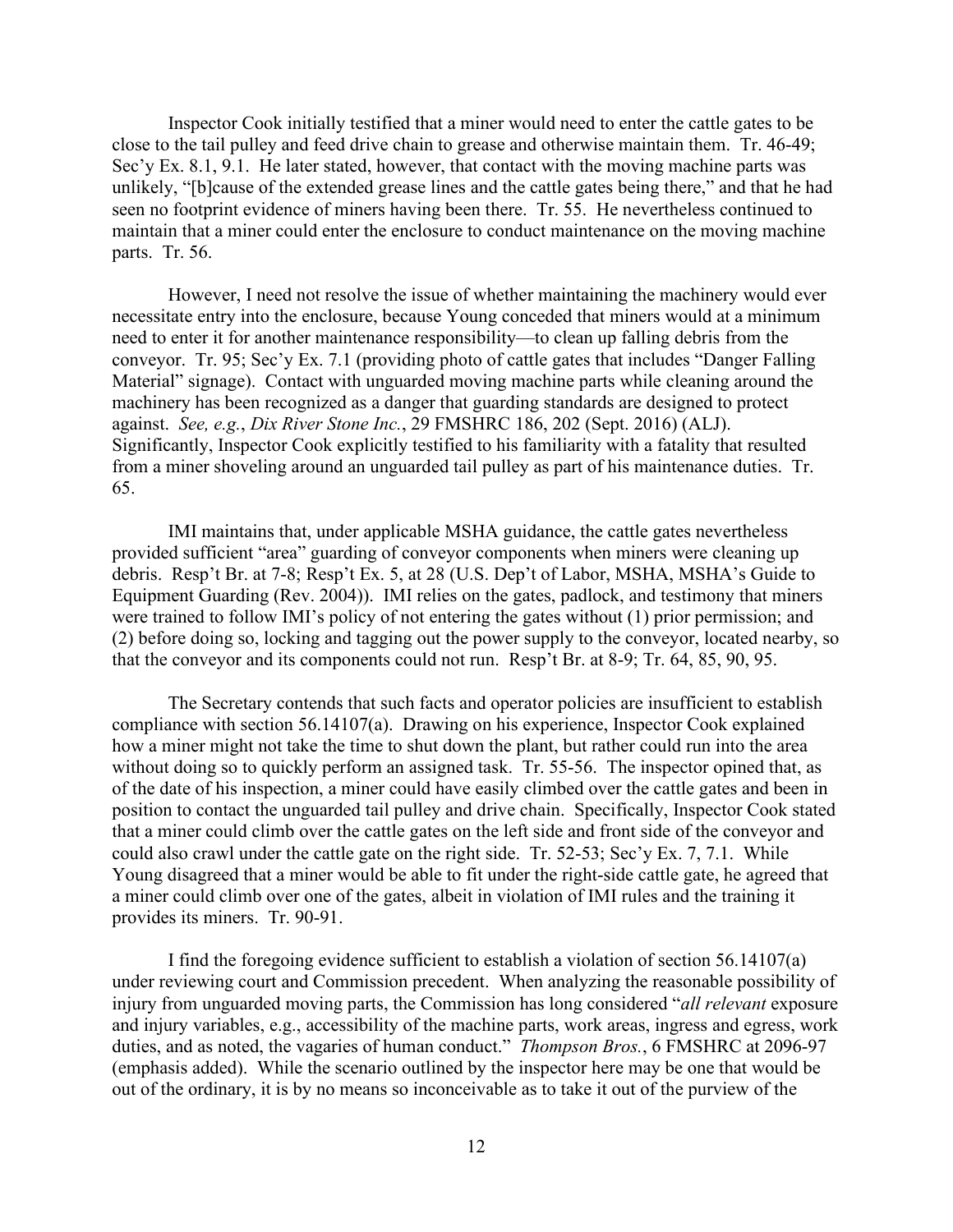standard. *See id.* at 2096 (holding the guarding standard to protect against "contact stemming from inadvertent stumbling or falling, momentary inattention, or ordinary human carelessness."); *see also Mainline*, 693 F.3d at 1186 (ratifying Commission's approach in *Thompson* and using it to interpret section  $56.14107(a)$ ).

Acknowledging the Commission's stated concern regarding all possible "vagaries of human conduct" and that "momentary inattention or ordinary human carelessness" must be protected against, Commission Judges, in deciding whether a guarding standard has been violated, have refused to presume that miners will always follow operator rules and protocols, including lock and tag out policies. *See, e.g.*, *Climax Molybdenum Co.*, 38 FMSHRC 2453, 2460 (Sept. 2016) (ALJ) (rejecting lock and tag out policy as relevant consideration because "'[e]ven a skilled employee may suffer a lapse of inattentiveness, either from fatigue or environmental distractions,' and enter the area without first shutting down" equipment) (quoting *Great W. Elec. Co.*, 5 FMSHRC 840, 842 (May 1983)); *Dix River Stone Inc.*, 29 FMSHRC at 203 (rejecting evidence on miners always following lock and tag out policy because "the history of mining is replete with injuries and fatalities which occurred when previous practices that 'always' were implemented, were not."); *Teichert Aggregates*, 39 FMSHRC 1098, 1101 (May 2017) (ALJ) ("pulley guarding needed to account for the unlikely event of a miner entering the area without following [lock and tag] out policy."). $8$ 

While not binding Commission precedent, I find the reasoning in these cases persuasive and apply it to this case and its similar facts. Consequently, despite the evidence on miner adherence to IMI's policies, such as on locking and tagging out power supplies and keeping the cattle gates locked, I conclude that there is a possibility that those policies would not prevent a miner from entering the enclosure and contacting moving machine parts.

Similarly, the cattle gates were not a sufficient physical deterrent under the standard. *See Yaple Creek Sand & Gravel*, 11 FMSHRC 1471 (Aug. 1989) (ALJ) (holding that a gate four to five feet from an unguarded drive chain assembly on a hopper feeder conveyor belt did not satisfy section 56.14107). Young conceded that, even when the gates were padlocked, a miner could enter the enclosure by climbing over one of them, given its height. Tr. 90-91. Thus, his testimony contradicts Respondent's post-hearing brief that characterizes the area in question as "inaccessible." *See* Resp't Br. at 9 (citing *Melgaard Constr. Co.*, 26 FMSHRC 720, 726 (Aug. 2004) (ALJ)).

Commission Judges have held that applicable standards require moving machine parts to be guarded in locations that are climbing-accessible. *See, e.g.*, *Brown Bros. Sand Co.*, 17 FMSHRC 578, 581 (Apr. 1985) (ALJ). Consequently, a barrier that can be easily defeated by climbing over it is not recognized as sufficient guarding under MSHA standards. *See Teichert*, 39 FMSHRC at 1101 (finding a guarding violation where climbing over or through handrail would expose miner to moving machine parts). According to the MSHA guidance document

<span id="page-12-0"></span><sup>8</sup> *See also Calco Inc.*, 15 FMSHRC 480, 484 (Mar. 1993) (ALJ) (refusing to consider lock and tag out policy, even though it was "uncontrovert[ibly] . . . always follow[ed]" because guarding standard does not recognize any such policy as an exception); *Nelson Quarries*, 36 FMSRHC at 3146 (taking lock and tag out policy into account only in finding section 56.14107(a) violation not to be S&S).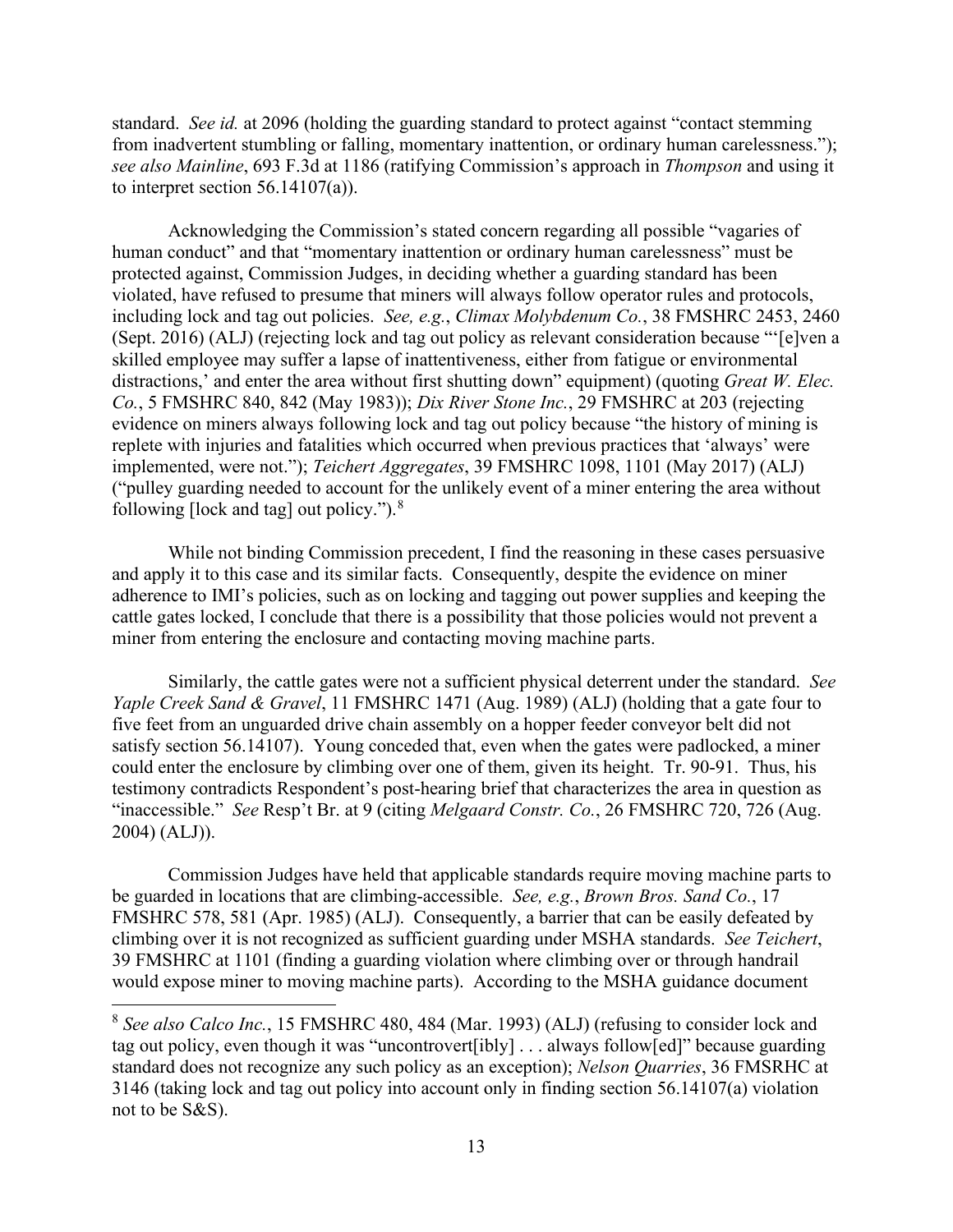IMI submitted at hearing and relied heavily upon in its brief, barriers must be "difficult to defeat" and "prevent entry of a miner into an area containing moving machine parts" to be considered adequate "area guarding." Resp't Ex. 5, at 28. I find that was not the case with the cattle gates around the conveyor at the time IMI was cited for violating section 56.14107(a) and affirm the citation.<sup>[9](#page-13-0)</sup>

## **3. Gravity**

Inspector Cook designated the citation as "unlikely" to cause an injury, given the extended grease lines, positioning of cattle gates, and lack of footprints near the conveyor. Tr. 55. If an injury did occur, Inspector Cook found that it could result in "one" miner suffering a "permanently disabling" injury. Sec'y Ex. 11; Tr. 54-55. Because the citation is marked as "unlikely," it is not considered an S&S violation.

Inspector Cook, given his experience, provided credible testimony that contact with an unguarded feed drive chain and tail pulley could result in entanglement hazards and result in amputations, cuts, and appendages. Tr. 18, 44. Inspector Cook specifically recalled a fatality two months prior during another inspection of an unguarded tail pulley. Tr. 18, 44. He noted that if an injury were to occur, it would likely impact one miner who would be performing maintenance. Tr. 65. Moreover, Young testified that there was no guard directly over the tail pulley or feed drive and admitted that if a miner were to get caught in either of the moving machine parts while conducting maintenance, he or she could experience a permanently disabling injury including amputated fingers, serious lacerations, and broken bones. Tr. 92.

Given the facts above, I affirm the assessed likelihood, severity, and number of persons affected.

## **4. Negligence**

In his determination, Inspector Cook found that IMI was moderately negligent because other tail pulleys around the mine were adequately guarded and that this particular tail pulley could have been readily guarded as well. Tr. 56. He also explained that while IMI took efforts to put up cattle gates, a padlock, and a sign, such efforts were insufficient. Tr. 56. During the testimony of IMI's only witness, Young stated that, aside from the tail pulley and drive chain at issue, a lot of other pulleys at the mine *were* properly guarded, estimating the number to be about 20 to 30. Tr. 93.

It is plausible that a reasonably prudent person familiar with the mining industry under the same circumstances, would have placed individual guards on the tail pulley and drive chain

<span id="page-13-0"></span><sup>&</sup>lt;sup>9</sup> As with the berm violation, IMI argues that the citation should be vacated because previous MSHA inspections had not resulted in a citation for a guarding violation with respect to the conveyor. Tr. 86; Resp't Br. at 8. The court in *Mainline* disposed of this contention, stating "MSHA cannot be estopped from enforcing its regulations simply because it did not previously cite the mine operator. . . . . 'Those who deal with the [g]overnment are expected to know the law and may not rely on the conduct of government agents contrary to the law.'" 693 F.3d at 1187 (quoting *Emery Mining Corp. v. Sec'y of Labor*, 744 F.2d 1411, 1416 (10th Cir. 1984)).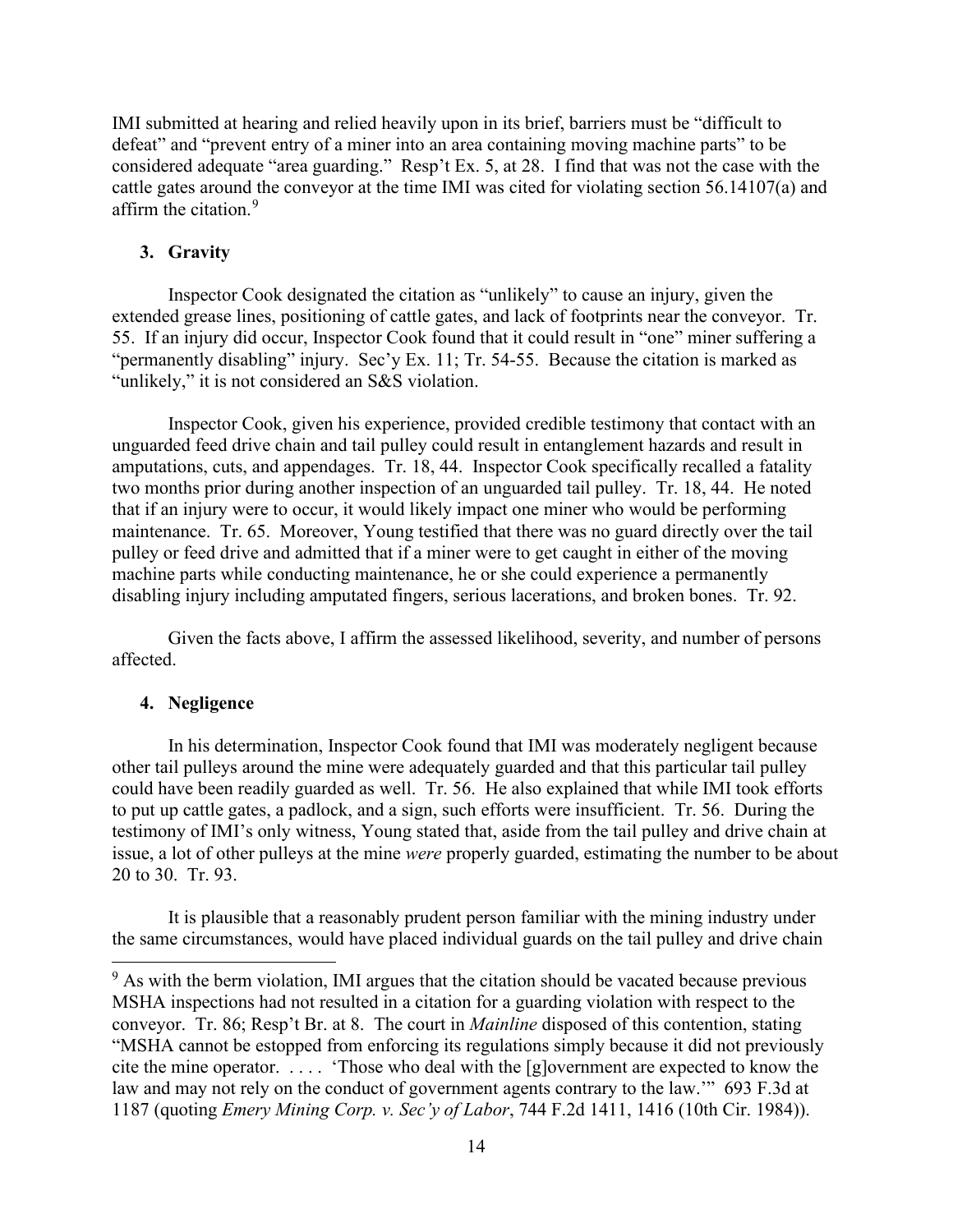to protect miners from the moving machine parts, just as IMI did on approximately 20-30 other tail pulleys and drive chains elsewhere at the plant. Moreover, because the tail pulley and drive chain at issue were visibly unguarded, as noted by both Inspector Cook and Young, it is evident that IMI was aware that the components at issue were not guarded separately.

Considering the totality of the circumstances, I find that the inspector was correct in finding that IMI was moderately negligent.

## **IV. PENALTY**

Commission administrative law judges have the authority to assess civil penalties *de novo* for violations of the Mine Act. *Sellersburg Stone Co.*, 5 FMSHRC 287, 291 (Mar. 1983). The Act requires that the ALJ shall consider six statutory penalty criteria in assessing civil monetary penalties:

(1) the operator's history of previous violations, (2) the appropriateness of such penalty to the size of the business of the operator charged, (3) whether the operator was negligent, (4) the effect on the operator's ability to continue in business, (5) the gravity of the violation, and (6) the demonstrated good faith of the person charged in attempting to achieve rapid compliance after notification of a violation.

30 U.S.C. § 820(i).

In the fifteen months preceding the issuance of Citation Nos. 9443972 and 9443973, MSHA issued seven violations to Fall Creek. *See* MSHA, *Mine Data Retrieval System*, <https://www.msha.gov/mine-data-retrieval-system>(last visited June 1, 2022). IMI, a relatively small operator, agreed in conjunction with the Secretary that the proposed penalty would not affect its ability to continue in business. Jt. Stip. 8.

#### **A. Citation No. 9443972**

For Citation No. 9443972, the Secretary proposed a penalty of \$159.00. I determined IMI's negligence to be moderate. *See* discussion *supra* Part III.A.4. I also determined the gravity of the violation to be S&S, to affect one person, and to be reasonably likely to cause a lost workdays/restricted duty-type injury. *See* discussion *supra* Part III.A.3. Moreover, IMI demonstrated good faith by building a berm that was higher than 34 inches on the same day that it was cited. *See* Sec'y Ex. 3; Tr. 33, 90. Considering the six criteria set forth under section 110(i) of the Mine Act in conjunction with the relevant facts, I hereby assess a penalty of \$159.00 for Citation No. 9443972.

#### **B. Citation No. 9443973**

For Citation No. 9443973, the Secretary proposed a penalty of \$139.00. I determined IMI's negligence was moderate. *See* discussion *supra* Part III.B.4. I also determined the gravity of the violation to be non-S&S, to affect one person, to have an unlikely likelihood of injury, and if occurred, to result in a permanently disabling injury. *See* discussion *supra* Part III.B.3. After